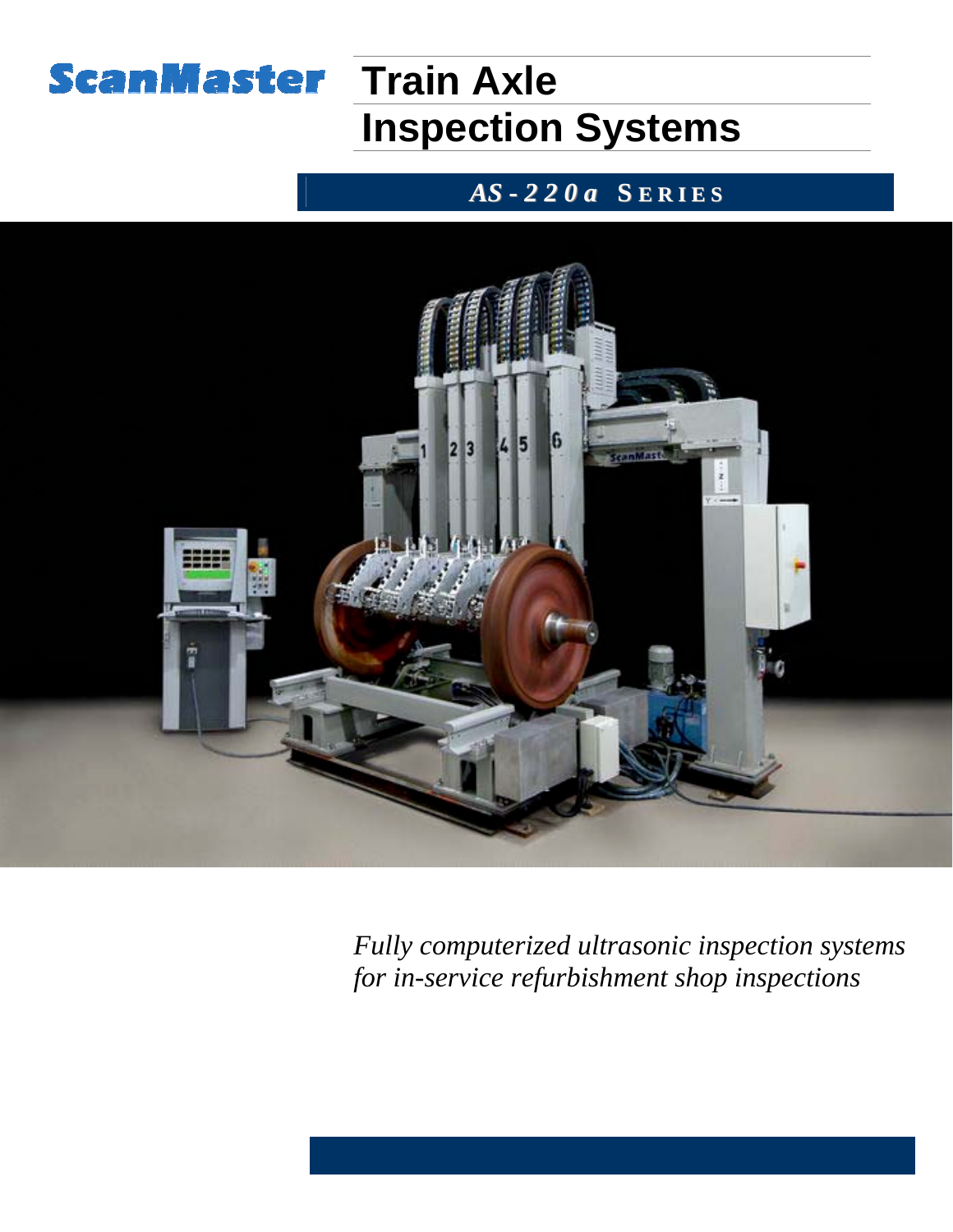### *AS - 2 2 0 a* **S E R I E S**

### **SYSTEM HIGHLIGHTS**

- *Fully integrated, computerized customized train axle testing solutions*
- *Automatic, on-the-fly adjustments for different axle types*
- *Simple to use, single-screen operator control console*
- *Real-time flaw evaluation from B-scan images*
- *Detailed test result documentation for reporting and archiving*

| <b>Application</b>                         | Adaptable, fully computerized ultrasonic inspection systems for fast and accurate in-service<br>refurbishment shop inspections.                                                                                                                                                                                                                                               |
|--------------------------------------------|-------------------------------------------------------------------------------------------------------------------------------------------------------------------------------------------------------------------------------------------------------------------------------------------------------------------------------------------------------------------------------|
| <b>System architecture</b>                 | ScanMaster upi-100 multi-channel ultrasonic instrument. ScanMaster RPP3 square wave<br>pulser-preamplifiers. Inspection robot with 13-axes precision servo motion control for each<br>axis. ScanMaster AS-200a software with part setup, scan, data analysis, part archiving and<br>servo control functionalities.                                                            |
| Axle range                                 | Handles combined axle and wheel set assemblies with wheel diameters from 600 mm (23") to<br>1,200 mm (47").                                                                                                                                                                                                                                                                   |
| Load capacity                              | Up to $2,000$ Kilograms $(4,400$ Lbs).                                                                                                                                                                                                                                                                                                                                        |
| <b>Inspection coverage</b>                 | Full coverage of all types of axle.                                                                                                                                                                                                                                                                                                                                           |
| <b>System mechanics</b>                    | Y-axes gantries (from 2 to 6 gantries may be supported) each contain a Z-axis column that<br>holds a mechanically controlled, pneumatic driven, multi-configuration transducer inspection<br>head. Wheel rotation assembly consists of a drive and idler roller plus a hydraulic mechanism<br>for loading and unloading parts. Water and filtration unit for coupling supply. |
| <b>Multi-transducer inspection</b><br>head | Automatically fine tunes to the detected axle diameter and shape for simultaneous inspection<br>from tread to rim. Stainless steel bubbler and wear shoe for each transducer ensures smooth<br>contact of all axle sizes and profiles.                                                                                                                                        |
| <b>Ultrasonics</b>                         | Rack mounted ultrasonic instrument expandable from 1 to 32 channels. One remotely Z-axis<br>mounted pulser-preamplifier per channel. Up to 16 hardware gates is also supported per<br>channel.                                                                                                                                                                                |
| <b>Inspection technique</b>                | Contact type with forced water coupling and re-circulation.                                                                                                                                                                                                                                                                                                                   |

## **PRODUCT DESCRIPTION**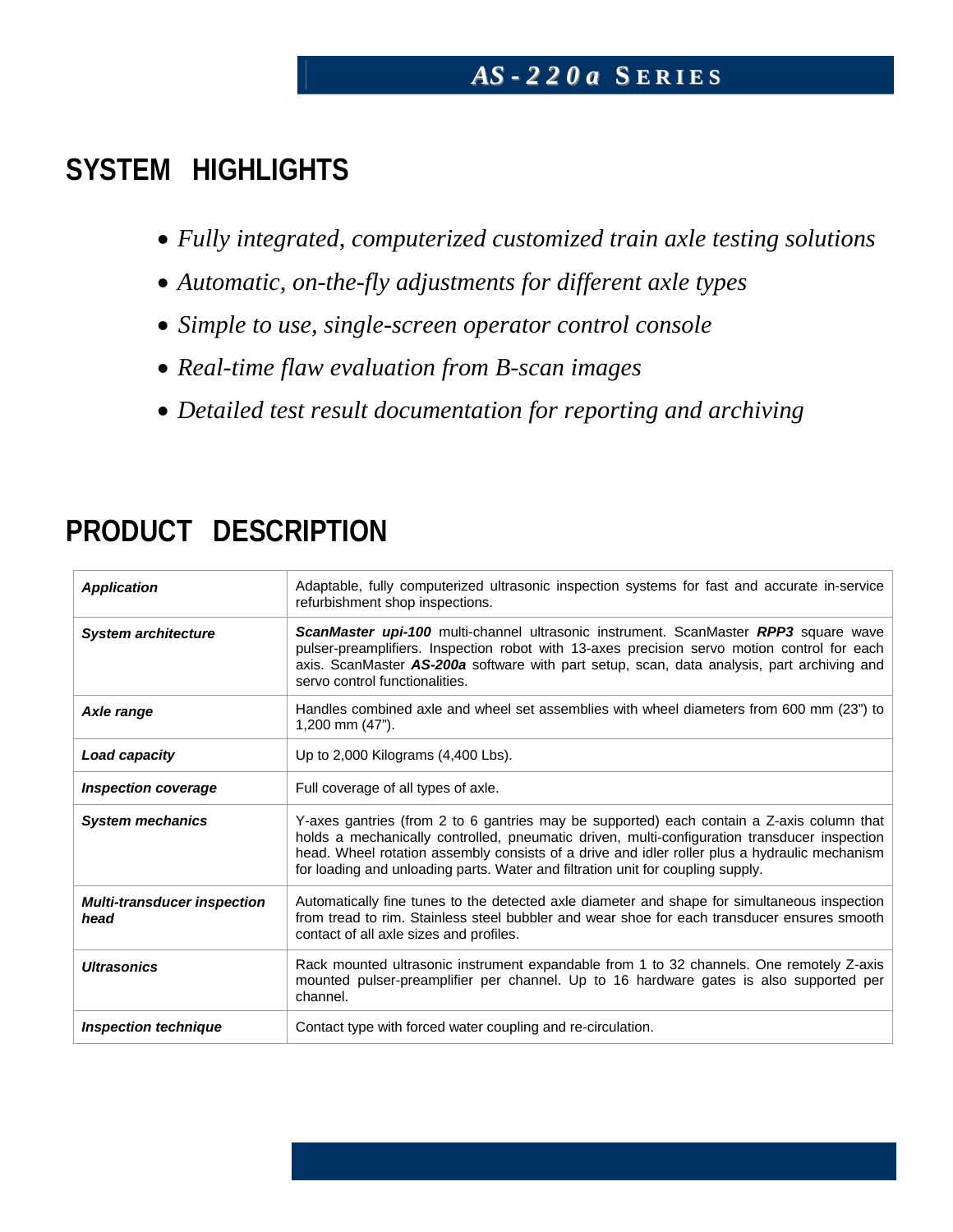## *AS - 2 2 0 a* **S E R I E S**

| <b>Control console</b> | Environmental hardened rack-mounted operator console with 19" TFT monitor and pull out tray<br>for keyboard and mouse.                                               |
|------------------------|----------------------------------------------------------------------------------------------------------------------------------------------------------------------|
| <b>Resolution</b>      | 1.6mm FBH flaw detection.                                                                                                                                            |
| <b>Software</b>        | <b>ScanMaster AS-200a</b> software with part setup, scan, data analysis, part archiving and servo<br>control functionalities. Includes Wizards for easy programming. |
| <b>Transducers</b>     | Different angles and normal contact transducers.                                                                                                                     |

## **PRODUCT FEATURES**

| <b>Operating system</b>           | Windows NT/2000.                                                                                                                                                                 |
|-----------------------------------|----------------------------------------------------------------------------------------------------------------------------------------------------------------------------------|
| Language                          | Multi-language support.                                                                                                                                                          |
| <b>Multiple part set-ups</b>      | Virtually, unlimited file storage and retrieval of key part data including<br>mechanical<br>configurations and ultrasonic setups.                                                |
| Auto diameter adjustment<br>logic | different<br>adjusts<br>wheel<br>Automatically<br>detects<br>and<br>to<br>sets.<br>Instrument logic enables defect definitions and representations plus coupling and priorities. |
| <b>Remote control</b>             | Remote control of motion control and channel selection functionalities.                                                                                                          |
| Display                           | Per-channel real-time displays of scan position and A-scan.                                                                                                                      |
| I/O interface                     | Programmable digital outputs of audiovisual alarms, paint spray and process control.                                                                                             |
| <b>Safety</b>                     | collision<br>Automatic<br>avoidance<br>through<br>procedure.<br>programmable<br>homing<br>Programmable sequence movements of axes during scan.                                   |
| Scan sequence                     | Programmable scripting of scan sequences and motion control. Supports informal Instructional<br>messaging in scan plans.                                                         |
| <b>Reporting</b>                  | Pass/fail reports exportable in RTF format. Customized reporting available.                                                                                                      |
| <b>Security</b>                   | Security database wizard for supervising up to 5 levels of access privileges and unlimited<br>users.                                                                             |
| <b>Water supply</b>               | Automatic control of water supply.                                                                                                                                               |